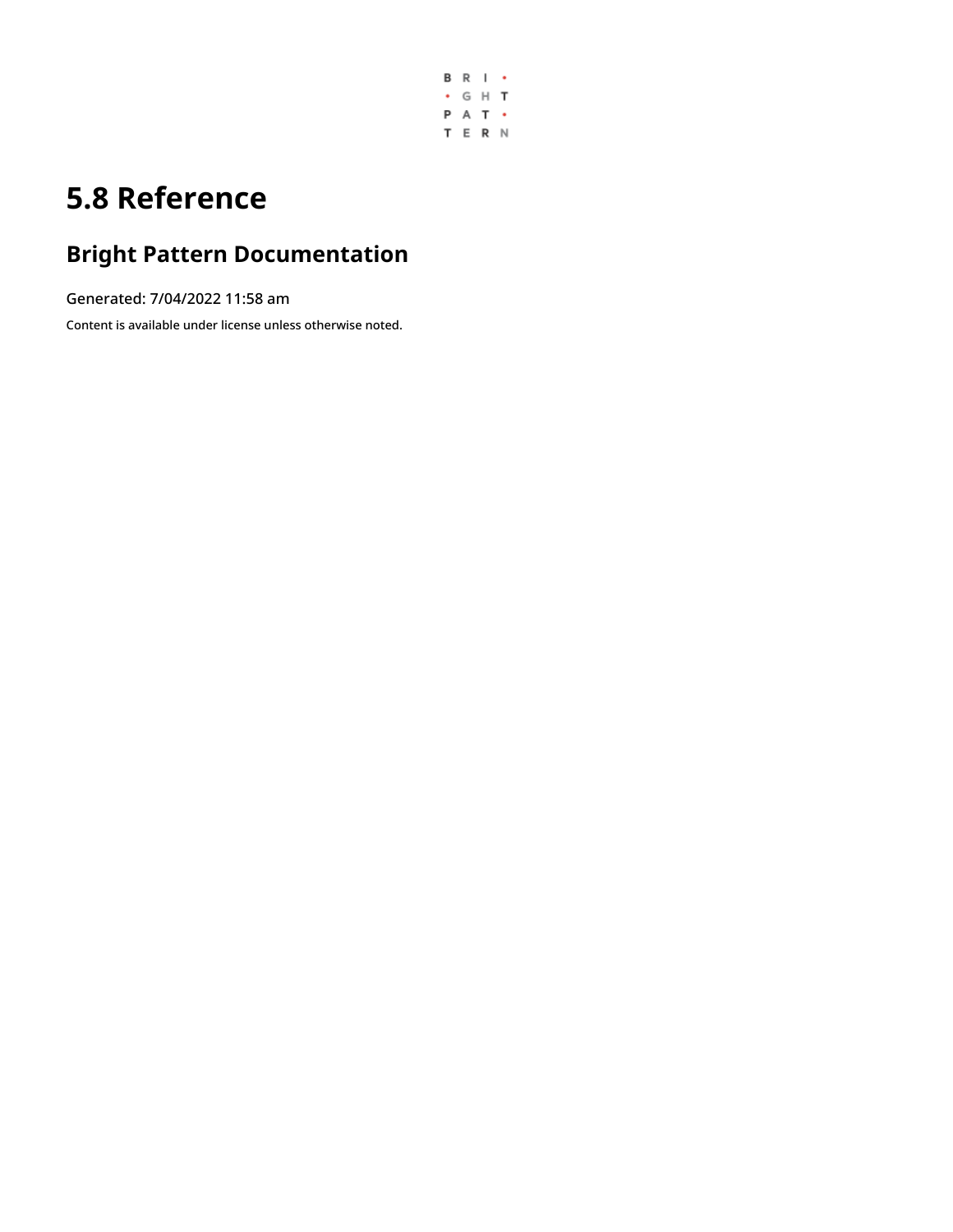# **Table of Contents**

<span id="page-1-0"></span>

| <b>Table of Contents</b>                        | $\overline{c}$          |
|-------------------------------------------------|-------------------------|
| <b>Scenario Reference Material</b>              | 4                       |
| <b>Standard Fields for CRM Objects</b>          | 4                       |
| Variables and Expressions                       | 4                       |
| <b>Voice Prompts and Segments</b>               | 4                       |
|                                                 |                         |
| <b>Standard Fields for CRM Objects</b>          | 4                       |
| <b>Activity History</b>                         | 4                       |
| _id                                             | $\overline{\mathbf{4}}$ |
| account id                                      | 4                       |
| assigned_by_first_name<br>assigned_by_last_name | 4<br>4                  |
| assigned_by_user_id                             | 4                       |
| assigned_from_first_name                        | 4                       |
| assigned_from_last_name                         | 4                       |
| assigned_from_user_id                           | 4                       |
| case_ids                                        | 4                       |
| created_time                                    | $\overline{\mathbf{4}}$ |
| direction                                       | 5                       |
| email id                                        | 5<br>5                  |
| event<br>flagged                                | $\overline{5}$          |
| global_interaction_id                           | 5                       |
| has_voice_recording                             | 5                       |
| media_type                                      | 5                       |
| original_email                                  | 5                       |
| parties                                         | 5                       |
| pinned                                          | $6\phantom{1}6$         |
| services                                        | $6\phantom{1}6$<br>6    |
| subject<br>tenant_id                            | $\overline{6}$          |
| thread_id                                       | $\overline{6}$          |
| transferred_from_first_name                     | $\overline{6}$          |
| transferred_from_last_name                      | $\boldsymbol{6}$        |
| transferred_from_user_id                        | $\boldsymbol{6}$        |
| Case                                            | 6                       |
| _id                                             | $\overline{6}$          |
| case_number                                     | 6                       |
| case_status                                     | $6\phantom{1}6$         |
| case_title<br>category_id                       | 6<br>$\overline{6}$     |
| category_name                                   | $\overline{6}$          |
| cc                                              | 7                       |
| created_time                                    | 7                       |
| customer_update_time                            | 7                       |
| is_flagged                                      | 7                       |
| is_pinned                                       | 7                       |
| modified_time                                   | 7<br>7                  |
| open_time<br>pending_reason                     | 7                       |
| pending_time                                    | 7                       |
| priority                                        | 7                       |
| reporter_first_name                             | 7                       |
| reporter_id                                     | 7                       |
| reporter_last_name                              | 7                       |
| resolved_time                                   | 7                       |
| response_sla_start_time                         | 8                       |
| response_sla_target_time                        | 8<br>$\overline{8}$     |
| response_sla_time<br>sentiment                  | 8                       |
| tenant_id                                       | 8                       |
| users                                           | 8                       |
| Company                                         | $\overline{8}$          |
| _id                                             | 8                       |
| company_name                                    | 8                       |
| created_time                                    | 8                       |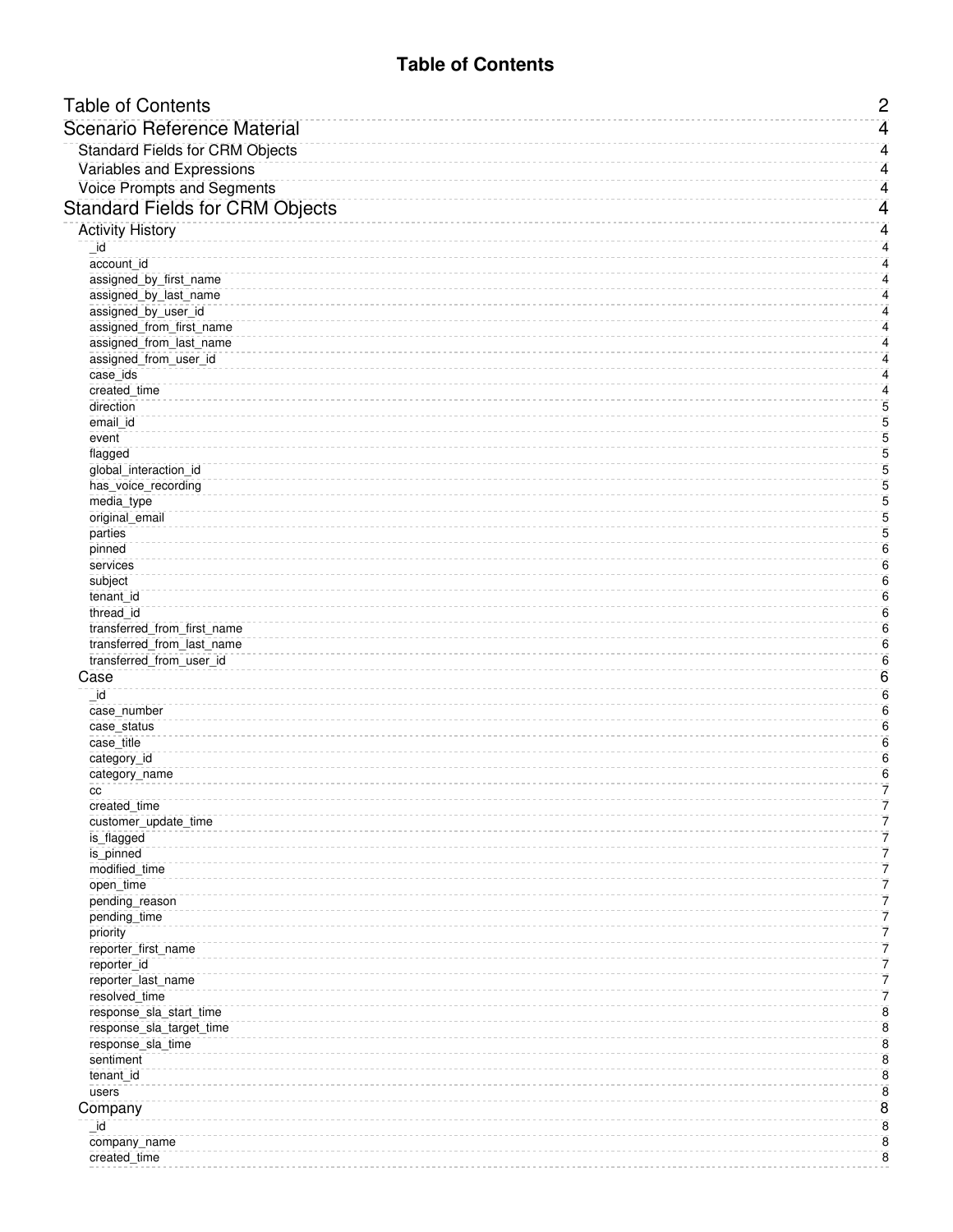| employees                           | $\bf8$                |
|-------------------------------------|-----------------------|
| modified_time                       | $\overline{\bf 8}$    |
| revenue                             | $\bf 8$               |
| tenant id                           | $\bf 8$               |
| web_url                             | $\bar{8}$             |
| Contact                             | $\overline{8}$        |
| id                                  | $\overline{\bf 8}$    |
| addresses                           | $\overline{9}$        |
| bpo_client_id                       | $\overline{9}$        |
| company_id                          | $9\,$                 |
| created_time                        | $\mathsf g$           |
| dob                                 | $\mathsf g$           |
| emails                              | $9\,$                 |
| external_ids                        | $\overline{9}$        |
| first_name                          | $\overline{9}$        |
| last_name                           | $\overline{9}$        |
| messengers                          | $\overline{9}$        |
| modified_time                       | $9$                   |
| phone                               | 10                    |
| picture                             | 10                    |
| position                            | 10                    |
| segment                             | 10                    |
| social_links                        | 10                    |
| summary                             | 10                    |
| tenant_id                           | 10<br>10              |
| title                               |                       |
| Email                               | 10                    |
| $\_id$                              | 10                    |
| CC                                  | 10                    |
| From                                | 10                    |
| <b>HTML</b>                         | $\overline{11}$       |
| Subject                             | $\overline{11}$       |
| Text<br>To                          | $\overline{11}$<br>11 |
|                                     |                       |
| Variables and Expressions Overview  | $\overline{11}$       |
| Variables and Expressions           | $\overline{11}$       |
| Voice Prompts and Segments Overview | 11                    |
| <b>Voice Prompts and Segments</b>   | $\overline{11}$       |
|                                     |                       |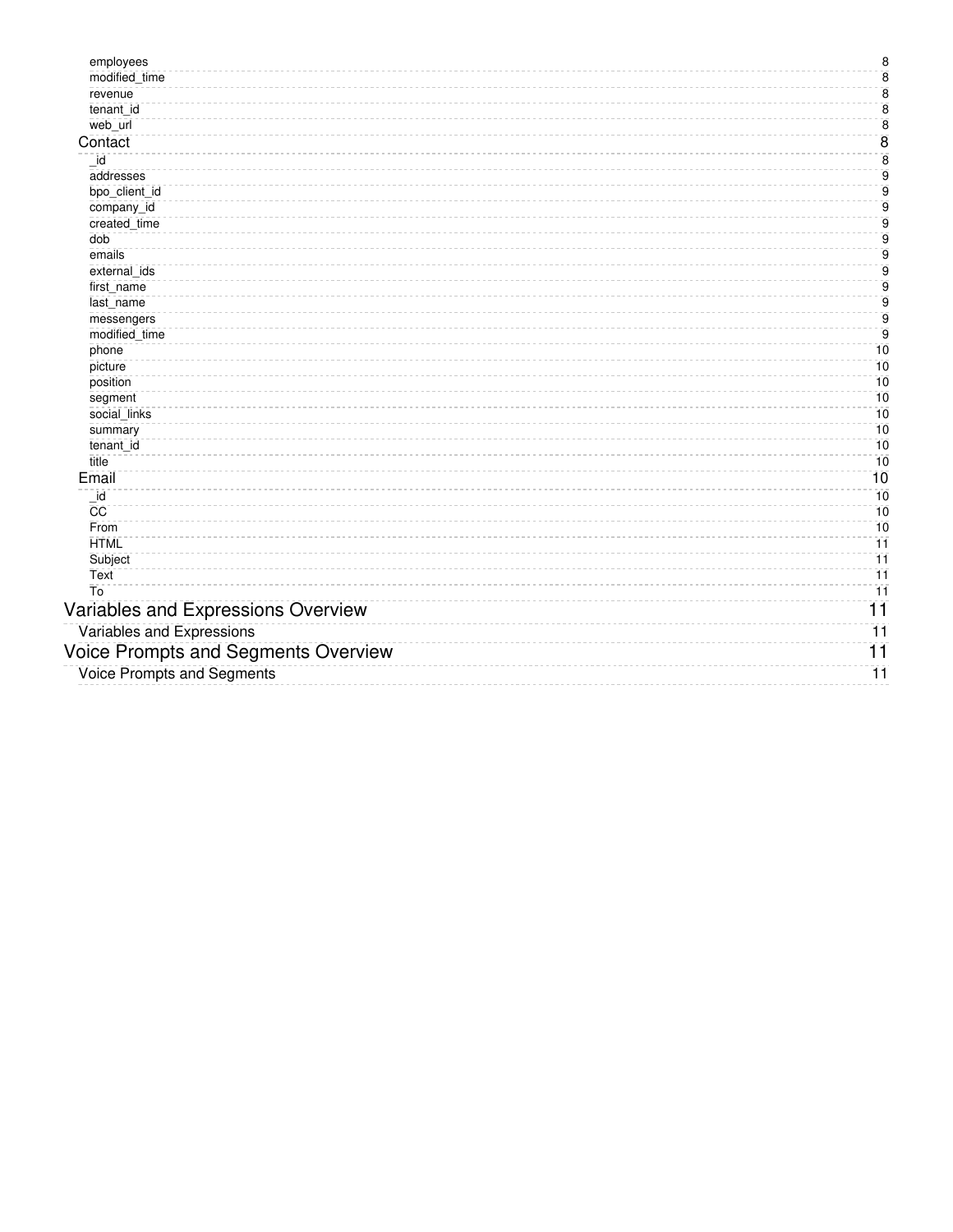# <span id="page-3-0"></span>**Scenario Reference Material**

In order to maximize the effectiveness of your scenarios, this guide provides reference material on variables, expressions, and voice prompts and segments. Variables and expressions allow your scenarios to pass information from your customers to your contact center and agents, as well as parse data. Voice prompts and segments utilize integrated text-to-speech technology to play prompts to customers.

# <span id="page-3-1"></span>**Standard Fields for CRM Objects**

**[Standard](https://help.brightpattern.com/5.8:Scenario-builder-reference-guide/Reference/?action=html-localimages-export#topic_scenario-builder-reference-guide.2Freference.2Fcrmobjectsfields) Fields for CRM Objects** 

# <span id="page-3-2"></span>**Variables and Expressions**

- [Variables](https://help.brightpattern.com/5.8:Scenario-builder-reference-guide/Reference/?action=html-localimages-export#topic_scenario-builder-reference-guide.2Freference.2Fvariablesandexpressions.2Fvariables)
- Variable [Parameters](https://help.brightpattern.com/5.8:Scenario-builder-reference-guide/Reference/?action=html-localimages-export#topic_scenario-builder-reference-guide.2Freference.2Fvariablesandexpressions.2Fvariableparameters)
- **String [Expressions](https://help.brightpattern.com/5.8:Scenario-builder-reference-guide/Reference/?action=html-localimages-export#topic_scenario-builder-reference-guide.2Freference.2Fvariablesandexpressions.2Fstringexpressions)**
- Integer [Expressions](https://help.brightpattern.com/5.8:Scenario-builder-reference-guide/Reference/?action=html-localimages-export#topic_scenario-builder-reference-guide.2Freference.2Fvariablesandexpressions.2Fintegerexpressions)
- Floating Point [Expressions](https://help.brightpattern.com/5.8:Scenario-builder-reference-guide/Reference/?action=html-localimages-export#topic_scenario-builder-reference-guide.2Freference.2Fvariablesandexpressions.2Ffloatingpointexpressions)
- Built-in [Functions](https://help.brightpattern.com/5.8:Scenario-builder-reference-guide/Reference/?action=html-localimages-export#topic_scenario-builder-reference-guide.2Freference.2Fvariablesandexpressions.2Fbuilt-infunctions)

# <span id="page-3-3"></span>**Voice Prompts and Segments**

- Voice [Prompts](https://help.brightpattern.com/5.8:Scenario-builder-reference-guide/Reference/?action=html-localimages-export#topic_scenario-builder-reference-guide.2Freference.2Fvoicepromptsandsegments.2Fvoiceprompts)
- Voice [Segments](https://help.brightpattern.com/5.8:Scenario-builder-reference-guide/Reference/?action=html-localimages-export#topic_scenario-builder-reference-guide.2Freference.2Fvoicepromptsandsegments.2Fvoicesegmenttypes)

# <span id="page-3-4"></span>**Standard Fields for CRM Objects**

The following is a list of standard fields from CRM objects that are returned in theBright [Pattern](https://help.brightpattern.com/5.8:Scenario-builder-reference-guide/Reference/?action=html-localimages-export#topic_scenario-builder-reference-guide.2Fscenarioblocks.2Fbrightpatternsearchobject) Search Object block.

**Note**: Custom fields are stored with the**custom\_** prefix.

# <span id="page-3-5"></span>**Activity History**

#### <span id="page-3-6"></span>**\_id**

Identifier of the given activity history object

**Example**: \_id: ObjectId("58c37dc25be74141236fc250")

#### <span id="page-3-7"></span>**account\_id**

For email activities, returns the internal identifier of the email scenario entry

**Example**: account\_id: "B5A69B62-9E37-48A0-8864-5E71E19148EE"

#### <span id="page-3-8"></span>**assigned\_by\_first\_name**

Reserved

<span id="page-3-9"></span>**assigned\_by\_last\_name**

Reserved

<span id="page-3-10"></span>**assigned\_by\_user\_id**

Reserved

<span id="page-3-11"></span>**assigned\_from\_first\_name**

Reserved

<span id="page-3-12"></span>**assigned\_from\_last\_name**

Reserved

#### <span id="page-3-13"></span>**assigned\_from\_user\_id**

Reserved

#### <span id="page-3-14"></span>**case\_ids**

Returns identifiers of cases that the given activity relates to; note the following:

- For chat and voice interactions, it may take multiple interactions to resolve a case
- For email interactions and notes, a single case is allowed

**Example**: case\_ids: [ObjectId("58b744a27477eb6d1076e645")]

#### <span id="page-3-15"></span>**created\_time**

For chat and voice interactions, returns the time at which the interaction started (i.e., when it was first detected in the system); for email interactions and notes, returns the time at which this record was created (e.g., inbound email was received, outbound email was sent)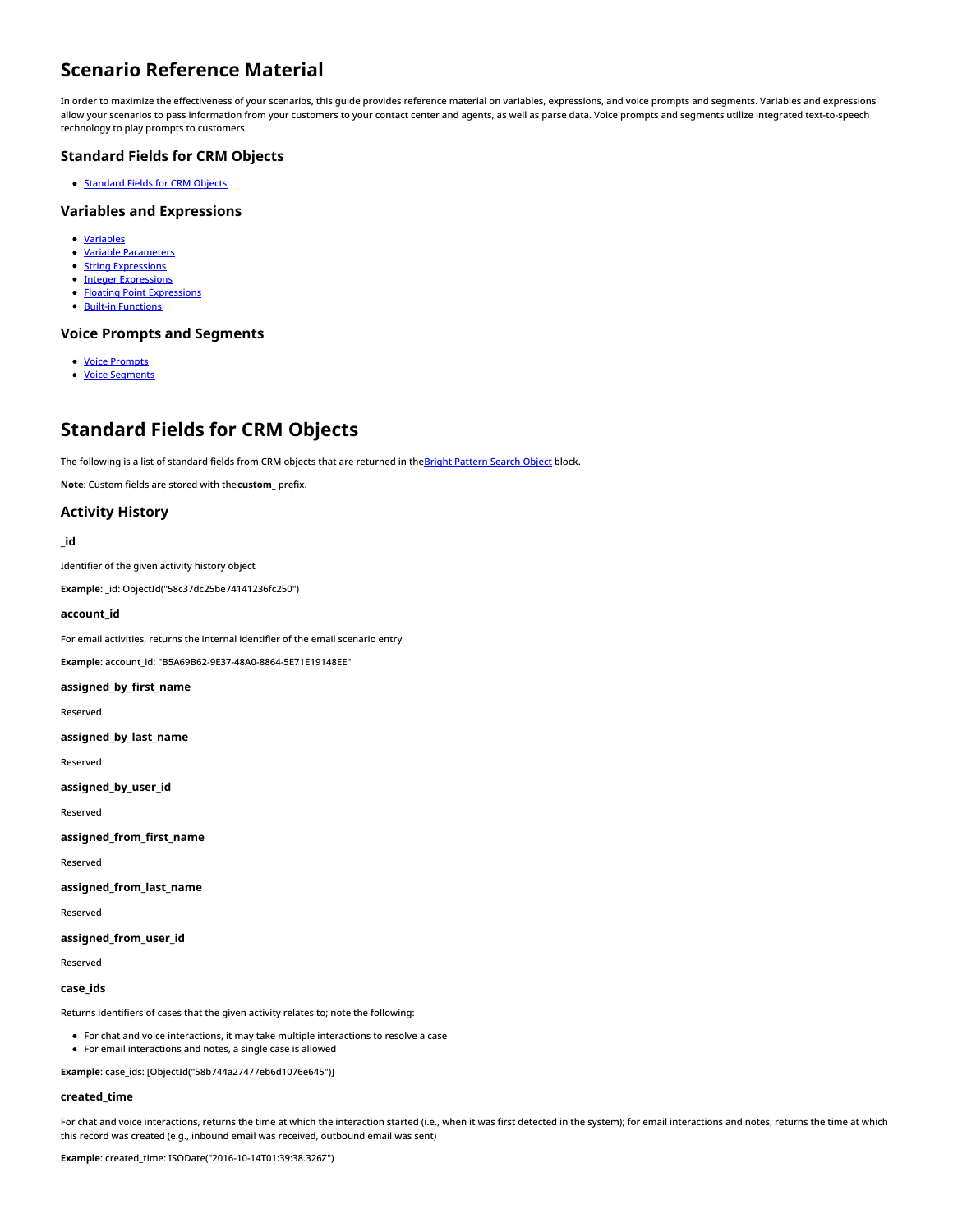#### <span id="page-4-0"></span>**direction**

For interaction-handling activities, provides a media-specific direction; it displays one of the following: INBOUND, OUTBOUND, REPLY, FORWARD, AUTO\_ACK

Note the following:

- For chat interactions, it displays either INBOUND or OUTBOUND
- For email interactions, it may display INBOUND, OUTBOUND, REPLY, FORWARD, or AUTO\_ACK
- For voice interactions, it displays either INBOUND or OUTBOUND

**Example**: direction: "OUTBOUND"

#### <span id="page-4-1"></span>**email\_id**

For email activities, returns the ID of the current email interaction

**Example**: email\_id: ObjectId("579a651f7477eb3c65b652d8")

#### <span id="page-4-2"></span>**event**

Reserved

## <span id="page-4-3"></span>**flagged**

Indicates whether an activity history record is flagged in the activity history of a case

#### **Example**: flagged: false

#### <span id="page-4-4"></span>**global\_interaction\_id**

For [interaction](https://help.brightpattern.com/5.8:Scenario-builder-reference-guide/Reference/?action=html-localimages-export#topic_reporting-reference-guide.2Fglobalinteractionidentifier)-handling activities, returns the global interaction identifier (GIID)

**Example**: global\_interaction\_id: "E9FF0804-A1E9-47CF-8D2F-60E684B21657"

#### <span id="page-4-5"></span>**has\_voice\_recording**

If voice recordings are enabled, this indicates whether the interaction has a voice recording.

**Example**: has\_voice\_recording: false

#### <span id="page-4-6"></span>**media\_type**

Returns a value that indicates the type of interaction, which include the following: EMAIL, CHAT, VOICE, CASE, or NOTES

**Example**: media\_type: "EMAIL"

#### <span id="page-4-7"></span>**original\_email**

For email activities, returns the ID of the original email interaction in the case

**Example**: original\_email\_id: ObjectId("5790099c7477eb673f327780")

#### <span id="page-4-8"></span>**parties**

This returns an array of values associated with the parties involved in the activity; the party type will be one of the following: CONTACT, SCENARIO, USER, or UNIDENTIFIED. Note that USER applies to agents and supervisors.

#### **Example**:

parties: [

{ party\_type: 'USER', user\_id: "93B68CAB-9271-4B0A-AFB6-B9238CD36875", first\_name: "Edna", last\_name: "Partee", notes: "", disposition: "Product sold", party\_id: "58c1e0297477eb3f8d6552ec", start\_time: ISODate("2017-03-14T19:15:06.784Z"), duration: 338, custom\_address\_verified: true, custom\_name\_verified: true service\_id: "72452D33-A7B4-4A1A-914A-AFA4076A76C3", } { party\_type: 'CONTACT', contact\_id: ObjectId("552856a7e4b0acb4156ddd11"), first\_name: "John", last\_name: "Doe", email: "john.doe@example.com", party\_id: "58c1e7137477eb3f8d655322", start\_time: ISODate("2017-03-14T19:15:44.784Z"), duration: 300 } { party\_type: 'UNIDENTIFIED', first\_name: 'Wireless', last\_name:'Caller', phone: '14155551212' } { party\_type: 'SCENARIO',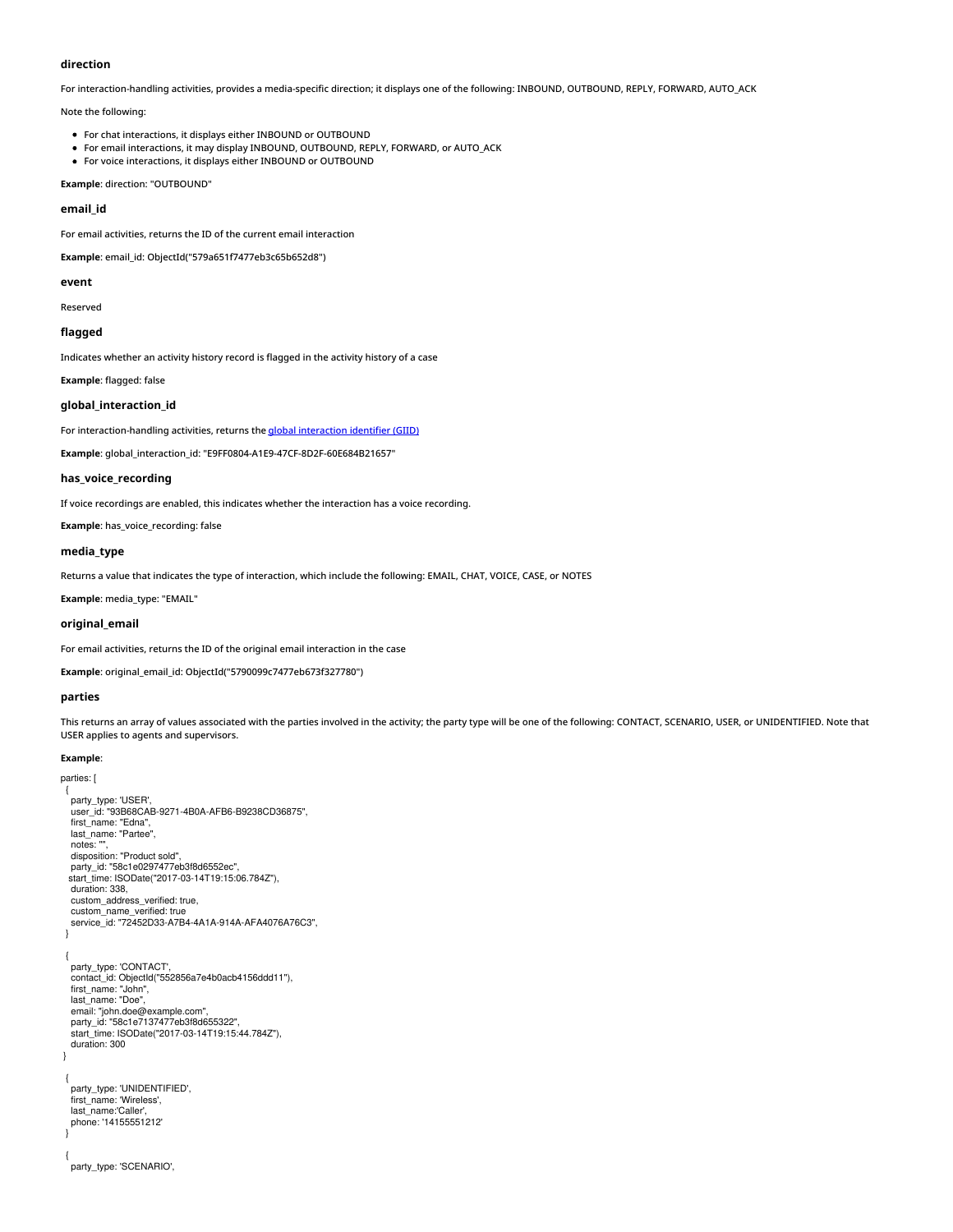```
custom_address_verified: true,
  custom_name_verified: true
 }
]
```
# <span id="page-5-0"></span>**pinned**

Indicates whether an activity history record is pinned in the activity history of a case

**Example**: pinned: false

#### <span id="page-5-1"></span>**services**

Provides a list of services that were involved in an activity; note that this is separate from the*parties* property because services may exist on abandoned/self-service attempts where there were no agent parties.

#### **Example**:

services: |

{ service\_id: "72452D33-A7B4-4A1A-914A-AFA4076A76C3", service\_name: "Maintenance Renewal" }

# <span id="page-5-2"></span>**subject**

]

Returns the subject of the conversation

**Example**: subject: "TEST SUBJECT"

<span id="page-5-3"></span>**tenant\_id**

Returns the ID of the contact center

**Example**: tenant\_id: "EB95E6C6-A7A9-4581-83E7-7336FB8FC377"

#### <span id="page-5-4"></span>**thread\_id**

Returns the email **[thread](https://help.brightpattern.com/5.8:Agent-guide/Work/CasesEmail/CasesEmailandThreads#Threads) ID**, if configured

**Example**: thread\_id: "JX54YYN91FZH"

# <span id="page-5-5"></span>**transferred\_from\_first\_name**

Reserved

<span id="page-5-6"></span>**transferred\_from\_last\_name**

Reserved

#### <span id="page-5-7"></span>**transferred\_from\_user\_id**

Reserved

#### <span id="page-5-8"></span>**Case**

# <span id="page-5-9"></span>**\_id**

Identifier of the given case object

**Example**: \_id: ObjectId("58c37dc25be74141236fc251")

## <span id="page-5-10"></span>**case\_number**

The **case [number](https://help.brightpattern.com/5.8:Agent-guide/Work/CasesEmail/MyCasesInterface#Case_number)** as defined in the Agent Desktop application

**Example**: case\_number: "2451"

# <span id="page-5-11"></span>**case\_status**

Returns one of the following **case [states](https://help.brightpattern.com/5.8:Scenario-builder-reference-guide/Reference/?action=html-localimages-export#topic_agent-guide.2Fwork.2Fcasesemail.2Fcasestates):** New, Open, Pending, Resolved, or Closed

**Example**: case\_status: "Pending"

# <span id="page-5-12"></span>**case\_title**

Case title, for emails, is copied from the original email subject line; agents can edit it when editing cases

**Example**: case\_title: "Mid-april Bulk email #1060 on Mon Oct 19 15:49:28 PDT 2015"

# <span id="page-5-13"></span>**category\_id**

Returns the ID of the case category

**Example**: category\_id: "560AC234-D124-458F-8DFB-C11ADF48F1D2"

# <span id="page-5-14"></span>**category\_name**

Returns the configured case [category](https://help.brightpattern.com/5.8:Scenario-builder-reference-guide/Reference/?action=html-localimages-export#topic_contact-center-administrator-guide.2Fcaseandcontactmanagement.2Fcasecategories)

**Example**: category\_name: "Maintenance Renewal"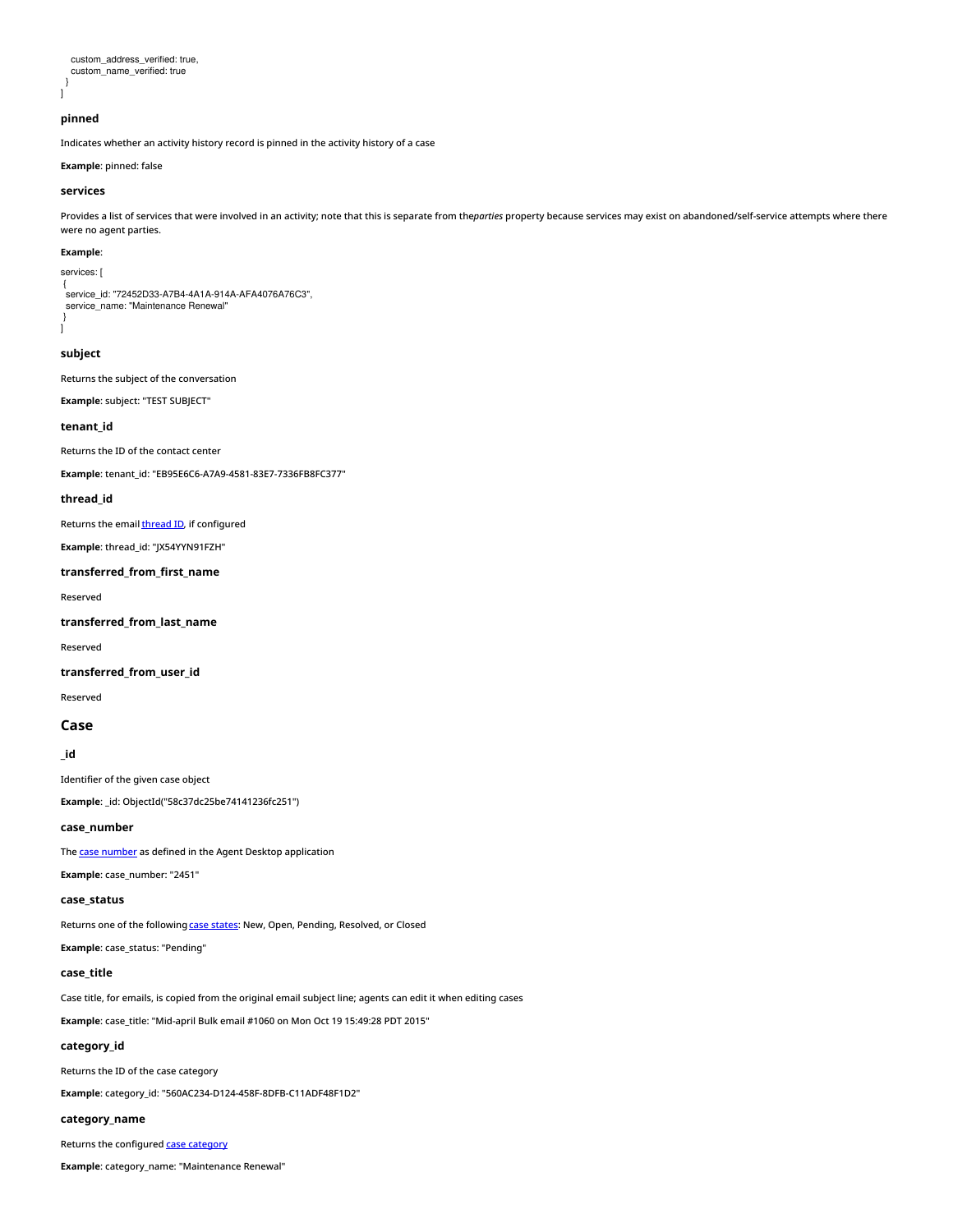#### <span id="page-6-0"></span>**cc**

]

Provides a list of on-copy contacts

```
Example:
cc: [
 {
contact_id: "5800375a7477eb4f25c630a7",
  first_name: "Jane",
last_name: "Doe"
 }
```
#### <span id="page-6-1"></span>**created\_time**

When the case was first created; time is in GMT

**Example**: created\_time: ISODate("2015-10-19T22:50:22.565Z")

#### <span id="page-6-2"></span>**customer\_update\_time**

For email, this states when the last customer email was received. For voice and chat interactions, it coincides with the*modified time* property.

**Example**: customer\_update\_time: ISODate("2016-11-03T23:49:41.454Z")

## <span id="page-6-3"></span>**is\_flagged**

Indicates if a case is *[flagged](https://help.brightpattern.com/5.8:Agent-guide/Work/CasesEmail/MyCasesInterface#Flag)*; it is unrelated to the interaction flag

**Example**: is\_flagged: true

#### <span id="page-6-4"></span>**is\_pinned**

Indicates if the case is pinned; it is unrelated to email pins

**Example**: is\_pinned: true

#### <span id="page-6-5"></span>**modified\_time**

This provides the time when the last update on the case was made or a new activity was posted on the case. Typically, this reflects the end of the interaction (i.e., when an update is done); time is in GMT.

**Example**: modified\_time: ISODate("2016-11-03T23:49:41.454Z")

#### <span id="page-6-6"></span>**open\_time**

Provides the time when the case was opened by the agent (i.e., when the its state is changed from th[eNew](https://help.brightpattern.com/5.8:Scenario-builder-reference-guide/Reference/?action=html-localimages-export#topic_agent-guide.2Fwork.2Fcasesemail.2Fcasestates) state to the [Open](https://help.brightpattern.com/5.8:Agent-guide/Work/CasesEmail/CaseStates#Open) state)

Example: open\_time: ISODate("2015-10-19T22:51:22.565Z")

#### <span id="page-6-7"></span>**pending\_reason**

Returns the **contact center's [configured](https://help.brightpattern.com/5.8:Scenario-builder-reference-guide/Reference/?action=html-localimages-export#topic_contact-center-administrator-guide.2Fcaseandcontactmanagement.2Fcasependingreasons)** Pending reasons; these are only present if a case is in the Pending state.

**Example**: pending\_reason: "Waiting for info from customer"

#### <span id="page-6-8"></span>**pending\_time**

The time the case state was last set to [Pending](https://help.brightpattern.com/5.8:Agent-guide/Work/CasesEmail/CaseStates#Pending). The *pending\_time* property is only present in cases in the Pending, Resolved, and Closed states. For multiple transitions to the Pending state, it will provide the time the last transition was used.

**Example**: pending\_time: ISODate("2015-10-19T22:53:22.565Z")

# <span id="page-6-9"></span>**priority**

Reserved

#### <span id="page-6-10"></span>**reporter\_first\_name**

The reporter's (i.e., the customer/ person who contacted your call center) first name as it was at the moment it was collected

**Example**: reporter\_first\_name: "John"

#### <span id="page-6-11"></span>**reporter\_id**

The ID of the case reporter (i.e., the customer/ person who contacted your call center); it is taken from the contact on the original interaction from the case

**Example**: reporter\_id: ObjectId("5581ef0de4b02187dd0a555f")

#### <span id="page-6-12"></span>**reporter\_last\_name**

The reporter's (i.e., the customer/ person who contacted your call center) last name as it was at the moment it was collected

**Example**: reporter\_last\_name: "Doe"

#### <span id="page-6-13"></span>**resolved\_time**

The time the case state was set to [Resolved](https://help.brightpattern.com/5.8:Agent-guide/Work/CasesEmail/CaseStates#Resolved); it is used for automatic transition to the Closed state. The*resolved\_time* property is only present in cases in the Resolved and Closed states. For multiple transitions to the Resolved state, it will provide the time the last transition was used.

**Example**: resolved\_time: ISODate("2016-11-03T23:49:41.454Z")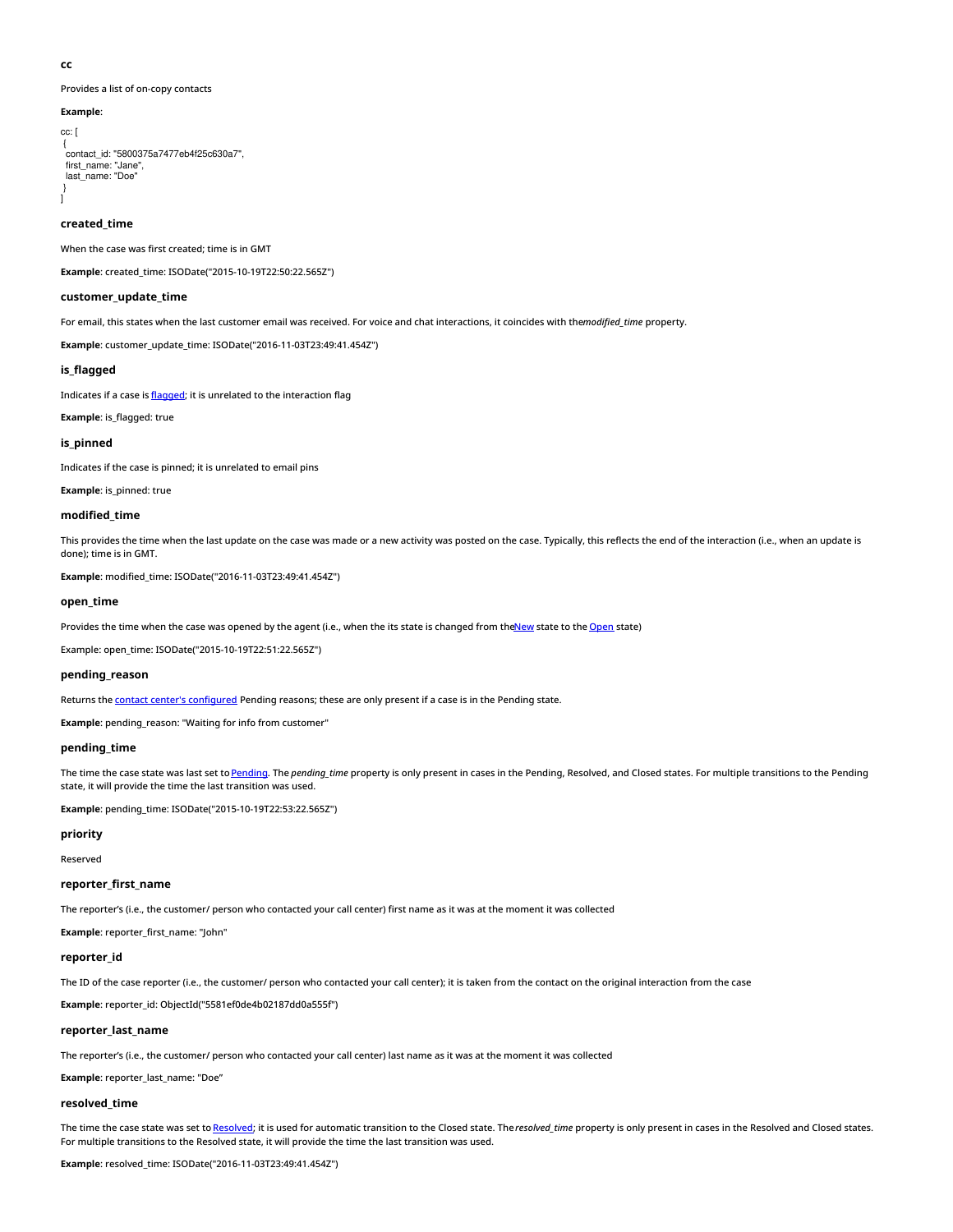#### <span id="page-7-0"></span>**response\_sla\_start\_time**

Reserved

# <span id="page-7-1"></span>**response\_sla\_target\_time**

Reserved

# <span id="page-7-2"></span>**response\_sla\_time**

Reserved

#### <span id="page-7-3"></span>**sentiment**

Provides the [sentiment](https://help.brightpattern.com/5.8:Reporting-reference-guide/ListofInteractionRecordsSearchCriteria#sentiment_as_float_.2A) from the last customer interaction in numerical form; the score indicates how negative or positive the interaction was, based on sentiment analysis

**Example**: sentiment: 0.97

#### <span id="page-7-4"></span>**tenant\_id**

Returns the ID of the contact center

**Example**: tenant\_id: "EB95E6C6-A7A9-4581-83E7-7336FB8FC377"

#### <span id="page-7-5"></span>**users**

This provides a list of agents who have participated in the handling of this case.

# **Example**:

users: user\_id: "93B68CAB-9271-4B0A-AFB6-B9238CD36875"  $\overline{1}$ 

# <span id="page-7-6"></span>**Company**

#### <span id="page-7-7"></span>**\_id**

Identifier of the given company object

**Example**: \_id: ObjectId("58c37dc25be74141236fc252")

### <span id="page-7-8"></span>**company\_name**

The name of the company as defined in Agent Desktop

**Example**: company\_name: "Warehousing Inc. 4"

# <span id="page-7-9"></span>**created\_time**

When this company object was first created; time is in GMT

**Example**: created\_time: ISODate("2015-03-24T23:57:13.440Z")

# <span id="page-7-10"></span>**employees**

The number of employees the company has as defined in Agent Desktop

**Example**: employees: "123"

## <span id="page-7-11"></span>**modified\_time**

This provides the time when the last update for this company object was made; time is in GMT.

**Example**: modified\_time: ISODate("2016-10-06T21:22:29.850Z")

# <span id="page-7-12"></span>**revenue**

The revenue of the company as defined in Agent Desktop

**Example**: revenue: "100 million"

# <span id="page-7-13"></span>**tenant\_id**

Returns the ID of the contact center

**Example**: tenant\_id: "EB95E6C6-A7A9-4581-83E7-7336FB8FC377"

# <span id="page-7-14"></span>**web\_url**

The company's web URL as defined in Agent Desktop

**Example**: web\_url: "www.example.com"

# <span id="page-7-15"></span>**Contact**

<span id="page-7-16"></span>**\_id**

Identifier of the given contact object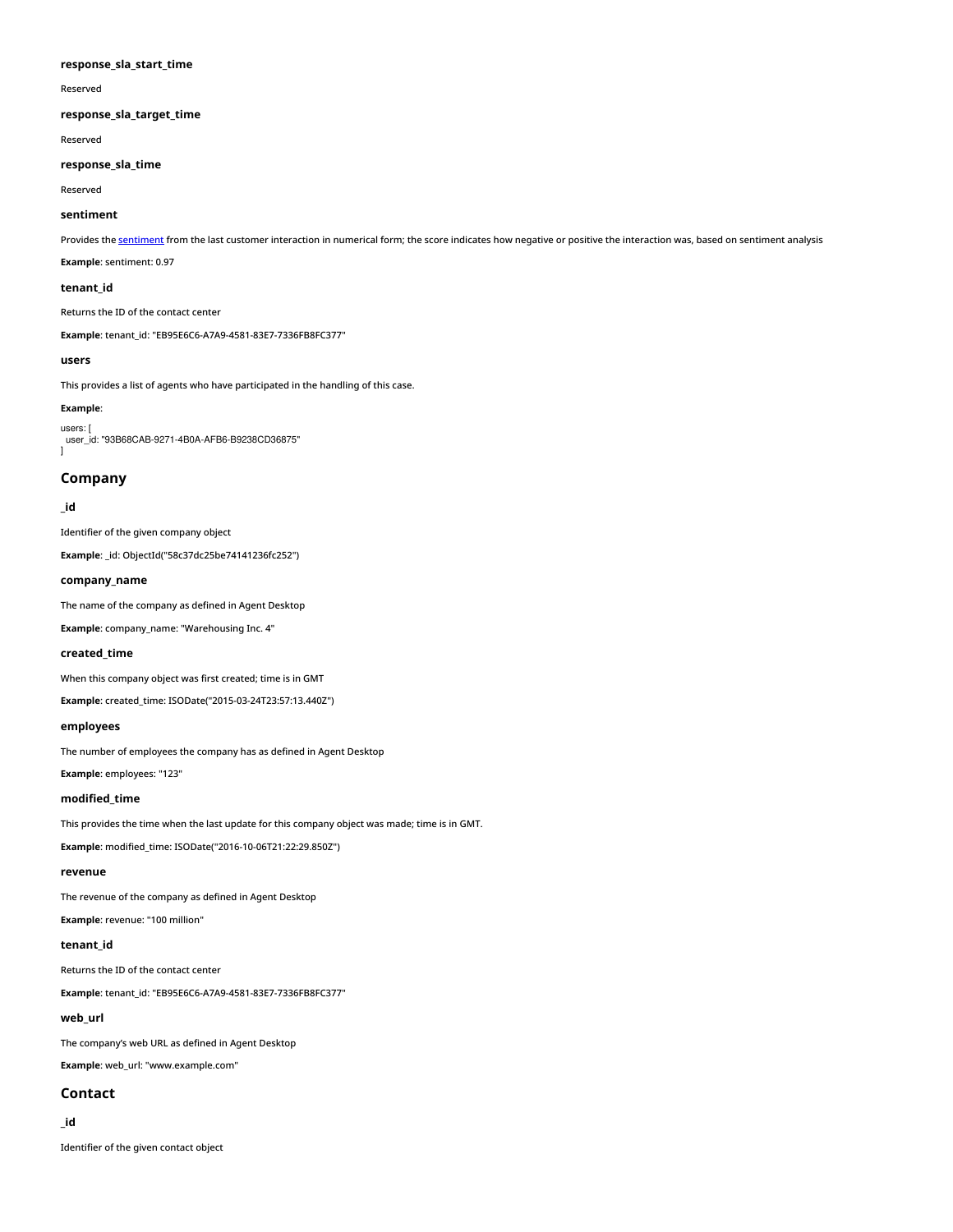**Example**: \_id: ObjectId("58c37dc25be74141236fc253")

#### <span id="page-8-0"></span>**addresses**

The contact's addresses as defined in Agent Desktop; possible values are PRIMARY, BILLING, SHIPPING, and OTHER

#### **Example**:

addresses: [

```
{
type: "PRIMARY",
postcode: "90670",
  state: "CA",
city: "Santa Fe Springs",
address_line1: "1111 Bayhill Dr.",
address_line2: "Suite 275",
  country: "USA",
id: "579936537477eb39496a4bea"
}
]
```
# <span id="page-8-1"></span>**bpo\_client\_id**

Reserved

# <span id="page-8-2"></span>**company\_id**

Returns the ID of the company that this contact is associated with

**Example**: company\_id: ObjectId("5511f9d9e4b0033ff9b8bc99")

#### <span id="page-8-3"></span>**created\_time**

When the contact was first created; time is in GMT

**Example**: created\_time: ISODate("2015-04-10T23:03:03.322Z")

#### <span id="page-8-4"></span>**dob**

The contact's date of birth (DOB) as defined in Agent Desktop

**Example**: dob: ISODate("2001-08-14T00:00:00.000Z")

## <span id="page-8-5"></span>**emails**

The contact's email addresses as defined in Agent Desktop; possible values are PRIMARY, BUSINESS, and PRIVATE

#### **Example**:

```
emails: [
 {
type: "PRIMARY",
email_address: "something@brightpattern.com",
 id: "579936537477eb39496a4be9"
}
]
```
#### <span id="page-8-6"></span>**external\_ids**

Reserved

#### <span id="page-8-7"></span>**first\_name**

The contact's first name as defined in Agent Desktop

**Example**: first\_name: "Jeanne"

#### <span id="page-8-8"></span>**last\_name**

The contact's last name as defined in Agent Desktop

**Example**: last\_name: "Wengler"

# <span id="page-8-9"></span>**messengers**

The contact's messenger information, including messenger name/type (e.g., LINE), the contact center's integration account ID, and the contact's external messenger ID.

#### **Example**:

```
messengers [
 {
type: "line",
id: "3289396573",
user_id: "U6b4b0a5c0e5a0269fcba1b06ccf09ea5"
 },
 {
type: "facebook",
 id: "4937586736",
 user_id: "X7a3c1b6d1f6b1370gdcb2c17bbg10fb6"
 }
\overline{1}
```
#### <span id="page-8-10"></span>**modified\_time**

This provides the time when the last update on the contact was made; time is in GMT.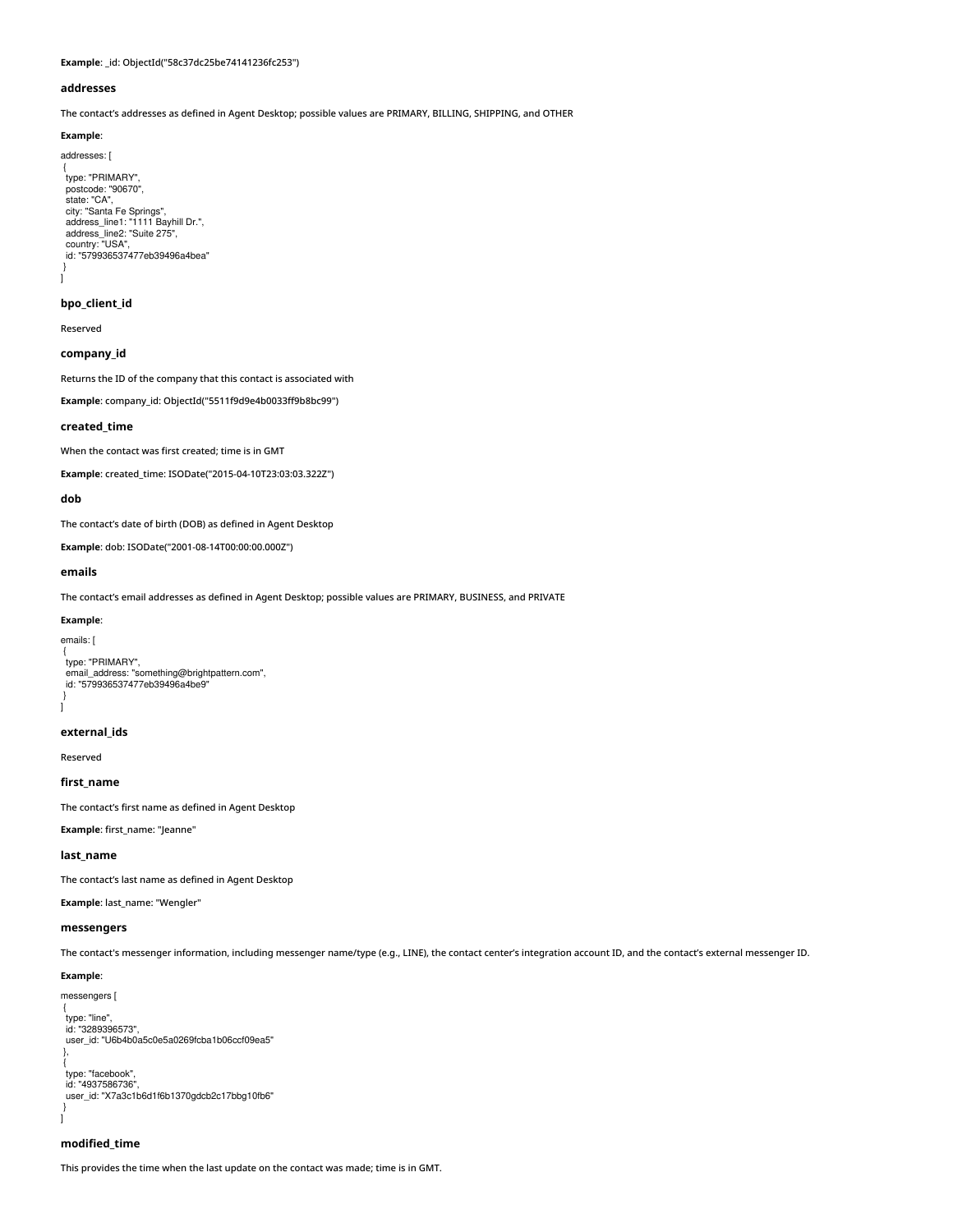**Example**: modified\_time: ISODate("2016-09-24T00:11:48.205Z")

#### <span id="page-9-0"></span>**phone**

The contact's phone numbers as defined in Agent Desktop; possible values are BUSINESS, HOME, MOBILE, and FAX

#### **Example**:

phones: [

```
{
type: "MOBILE",
phone: "16505551212",
 id: "579fff287477eb45790af319"
},
{
type: "HOME",
 phone: "14155551212",
id: "57e2d6437477eb660c92899d"
},
]
```
# <span id="page-9-1"></span>**picture**

Contact's photo

# <span id="page-9-2"></span>**position**

The contact's position as defined in Agent Desktop

**Example**: position: "Sr. Support Engineer"

### <span id="page-9-3"></span>**segment**

The contact's segment as defined in Agent Desktop

**Example**: segment: "Gold"

#### <span id="page-9-4"></span>**social\_links**

Reserved

#### <span id="page-9-5"></span>**summary**

The summary of the contact as defined in Agent Desktop

**Example**: summary: "Jeanne works in the main office M - Th; off-site office F"

## <span id="page-9-6"></span>**tenant\_id**

Returns the ID of the contact center

**Example**: tenant\_id: "EB95E6C6-A7A9-4581-83E7-7336FB8FC377"

#### <span id="page-9-7"></span>**title**

The contact's title as defined in Agent Desktop

**Example**: title: "Miss"

# <span id="page-9-8"></span>**Email**

<span id="page-9-9"></span>**\_id**

Identifier of the given email object

**Example**: \_id: ObjectId("58c37dc25be74141236fc254")

# <span id="page-9-10"></span>**CC**

Returns the names and email addresses of the email's*Cc* field in an array of objects, if available

# **Example**:

CC: [

```
{
        "name": "Alice B",
         "address": "alice@b.com"
     }
]
```
# <span id="page-9-11"></span>**From**

Returns the names and email addresses of the email's*From* field in an array of objects

```
Example:
```

```
From: [
         {
            "name": "Alice B",
            "address": "alice@b.com"
         }
   ]
```